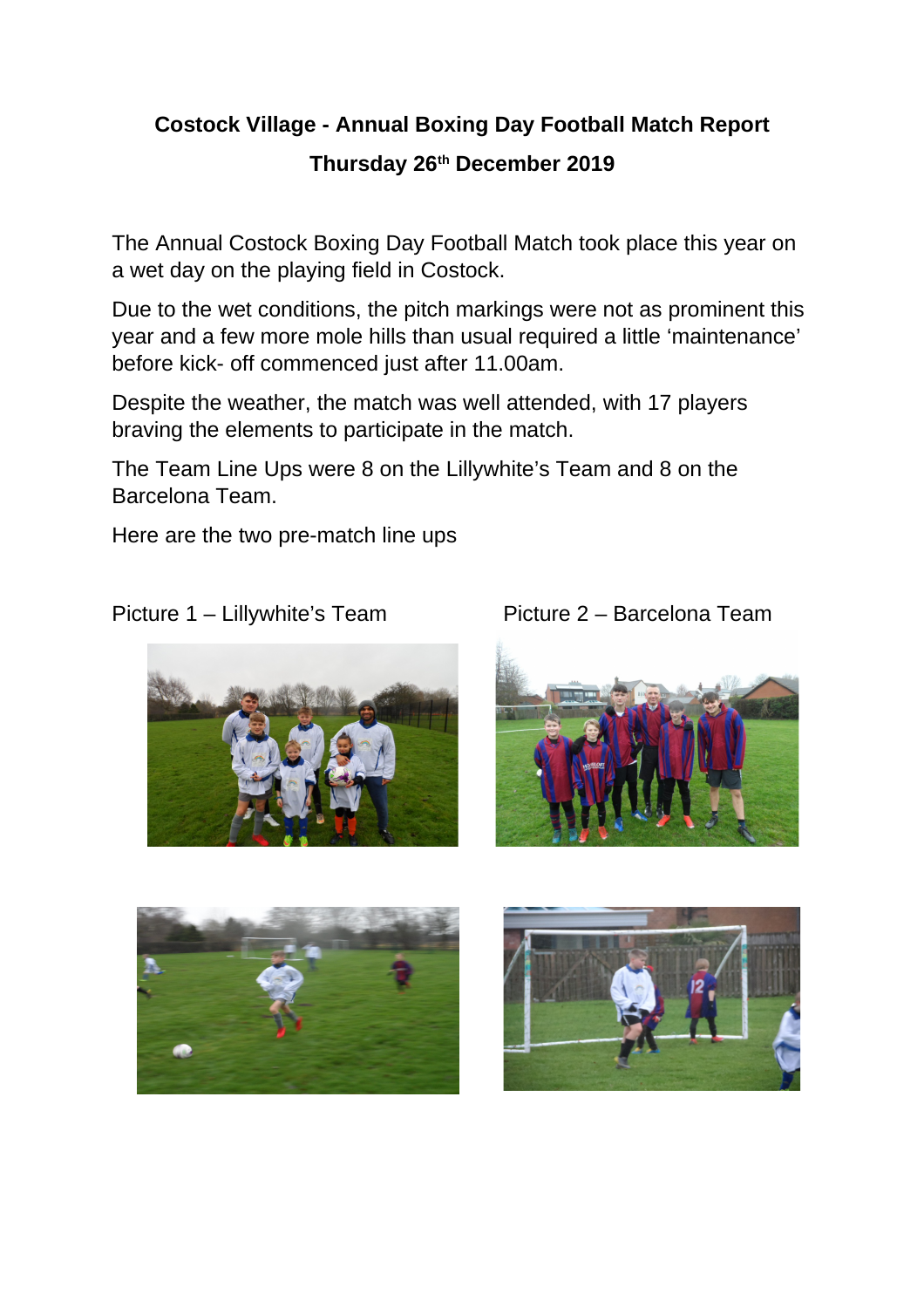



The match kicked off at ten minutes past eleven and comprised 25 minutes each way.

Lillywhite's had the slight advantage of playing 'down the slope' towards the Village Hall in the first half with Barcelona playing 'up the slope' towards the swings.

Just after kick off, one further latecomer arrived and joined the Lillywhite's who appeared to have a slight height disadvantage.

In an exciting first half that was very evenly fought, with Barcelona going ahead 4 times through scorers Matthew, Finlay and two strikes from Mark.

These were matched four times through nicely taken equalisers by Jake, Jay, Jake (again) and George.

There were chances a plenty and some great saves by both keepers, with particularly nice play from Ollie, Edward, Ajay and Cameron.

With the half -time score of 4-4 - it was all to play for in the second half!!

After a short half time break, Barcelona kicked off attacking the Village Hall.

With the advantage of the slope and with a tiring Lillywhite's side, the Barcelona Team had a great second half with further goals from Ryan, Cameron, Mark's hat trick goal and finally a second half hat trick from Will.

 Lillywhite's were not quite finished though and hit a late consolation goal from Henry.

The whistle blew and final score was Barcelona 11 – Lillywhite's 5